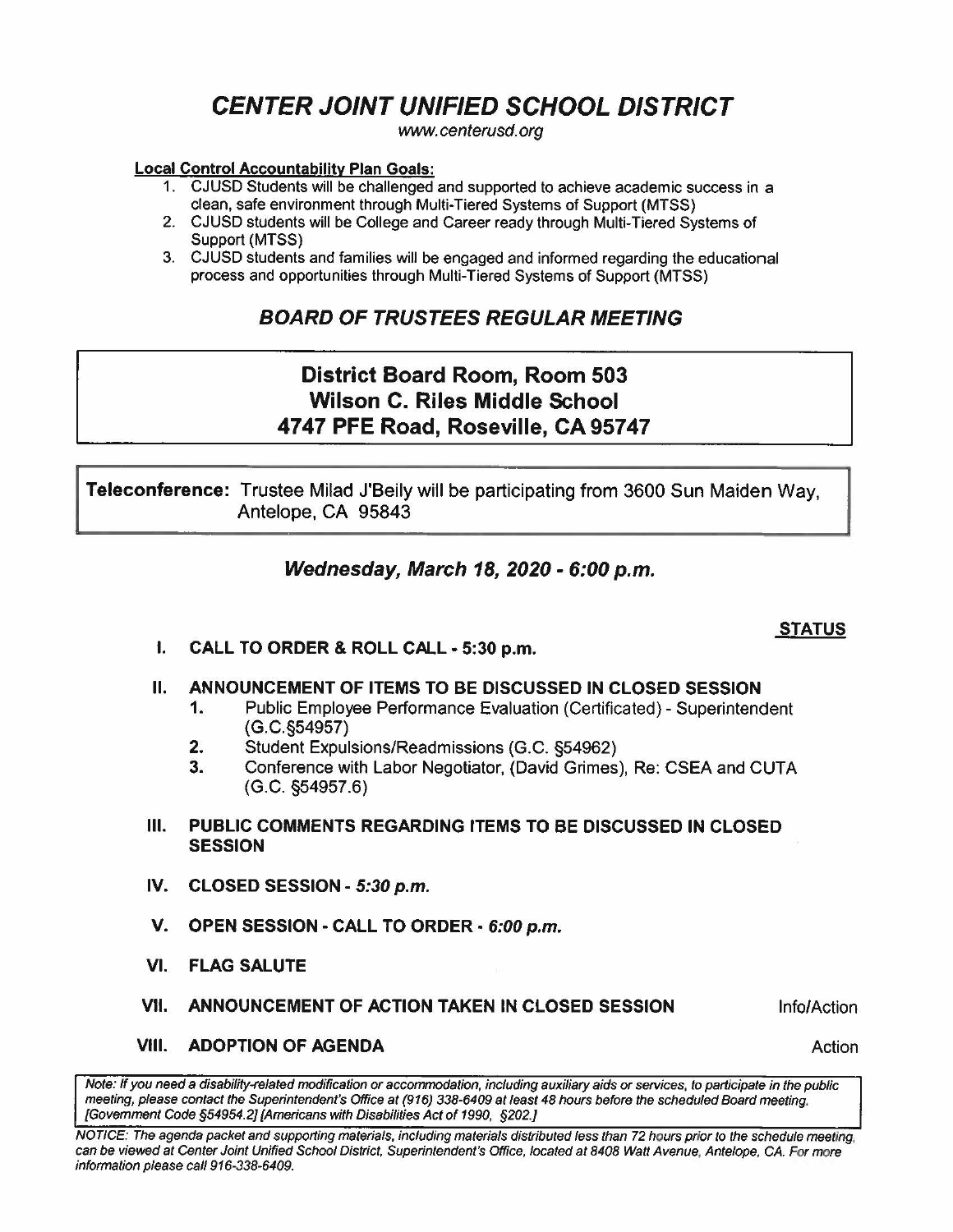| IX.                     | 1.<br>2.                                                                                                   | STUDENT BOARD REPRESENTATIVE REPORTS (3 minutes each)<br>Center High School - Jesus Bucio<br><b>McClellan High School</b>                                                                                                                                                                                                                                                                                                                           | Info    |  |
|-------------------------|------------------------------------------------------------------------------------------------------------|-----------------------------------------------------------------------------------------------------------------------------------------------------------------------------------------------------------------------------------------------------------------------------------------------------------------------------------------------------------------------------------------------------------------------------------------------------|---------|--|
| Х.                      | 1.<br>2.                                                                                                   | <b>ORGANIZATION REPORTS</b> (3 minutes each)<br>CUTA - Venessa Mason, President<br>CSEA - Marie Huggins, President                                                                                                                                                                                                                                                                                                                                  | Info    |  |
| XI.<br>Facilities & Op. | 1.                                                                                                         | <b>COMMITTEE UPDATES</b> (8 minutes each)<br><b>Facilities Update - Craig Deason</b>                                                                                                                                                                                                                                                                                                                                                                | Info    |  |
| XII.                    | <b>COMMENTS FROM THE AUDIENCE REGARDING ITEMS NOT ON</b><br>Public<br><b>THE AGENDA</b><br><b>Comments</b> |                                                                                                                                                                                                                                                                                                                                                                                                                                                     |         |  |
|                         |                                                                                                            | Anyone may address the Board regarding any item that is within the Board's subject matter<br>jurisdiction. However, the Board may not discuss or take action on any item which is not on<br>this agenda except as authorized by Government Code Section 54954.2. A speaker shall be<br>limited to 3 minutes (Board Policy 9323). All public comments on items listed on this agenda<br>will be heard at the time the Board is discussing that item. | Invited |  |
| XIII.                   |                                                                                                            | <b>BOARD / SUPERINTENDENT REPORTS (10 minutes)</b>                                                                                                                                                                                                                                                                                                                                                                                                  | Info    |  |
| XIV.                    |                                                                                                            | <b>CONSENT AGENDA (5 minutes)</b><br>Action<br>NOTE: The Board will be asked to approve all of the following items by a single vote, unless any<br>member of the Board asks that an item be removed from the consent agenda and considered and<br>discussed separately.                                                                                                                                                                             |         |  |
| Governance<br>↓         | 1.<br>2.                                                                                                   | Approve Adoption of Minutes from February 19, 2020 Regular Meeting<br>Approve 2020-2021 Board Meeting Schedule                                                                                                                                                                                                                                                                                                                                      |         |  |
| Personnel               | 3.                                                                                                         | <b>Approve Classified Personnel Transactions</b>                                                                                                                                                                                                                                                                                                                                                                                                    |         |  |
| ↓                       | 4.                                                                                                         | <b>Approve Certificated Personnel Transactions</b>                                                                                                                                                                                                                                                                                                                                                                                                  |         |  |
|                         | 5.                                                                                                         | Approve Resolution #12/2019-20: Reductions to Classified Employment Due to<br>Lack of Funds and/or Lack of Work                                                                                                                                                                                                                                                                                                                                     |         |  |
|                         | 6.                                                                                                         | Approve Professional Services Agreement: Vickie Onesti                                                                                                                                                                                                                                                                                                                                                                                              |         |  |
| <b>Special Ed</b>       | 7.                                                                                                         | Ratify 2019/20 Individual Service Agreements:<br>ISA #012<br><b>Charis Youth Center</b>                                                                                                                                                                                                                                                                                                                                                             |         |  |
| ↓                       | 8.                                                                                                         | <b>Ratify West Shield Adolescent Services</b>                                                                                                                                                                                                                                                                                                                                                                                                       |         |  |
| ↓                       | 9.                                                                                                         | <b>Approve Donated Items:</b><br>- 4 Aluminum Wheelchair Footplates                                                                                                                                                                                                                                                                                                                                                                                 |         |  |
| Curr & Instr            | 10.                                                                                                        | <b>Approve Contract for Edgenuity Digital Libraries</b>                                                                                                                                                                                                                                                                                                                                                                                             |         |  |
|                         | 11.                                                                                                        | Approve 2019-2020 Consolidated Application                                                                                                                                                                                                                                                                                                                                                                                                          |         |  |
|                         | 12.                                                                                                        | Approve Center Joint Unified School District Arts Education Plan                                                                                                                                                                                                                                                                                                                                                                                    |         |  |
|                         | 13.                                                                                                        | Approve Professional Services Agreement: Lawrence Hall of Science                                                                                                                                                                                                                                                                                                                                                                                   |         |  |
|                         | 14.                                                                                                        | Approve Out-of-State Travel: Advanced Placement Computer Science Principles<br>Course, Naples, Florida - J. Bennett                                                                                                                                                                                                                                                                                                                                 |         |  |
| $\downarrow$            | 15.                                                                                                        | Approve Out-of State Travel: Ron Clark Academy, Atlanta, GA - J. Farrel, J.<br>Larmer, L. Lopez, T. Hare, S. Herrera, J. Catson, K. Brady-Kenney                                                                                                                                                                                                                                                                                                    |         |  |
| Facilities & Op.        | 16.                                                                                                        | Approve RFP #2020-101, Network Equipment E-Rate YR 23 form Team One<br>Networking, Inc.                                                                                                                                                                                                                                                                                                                                                             |         |  |
| ↓                       | 17.                                                                                                        | Approve Professional Services Agreement with Rincon Consultants Inc. for<br>CEQA Compliance Services for the New Sierra Vista Elementary School Project                                                                                                                                                                                                                                                                                             |         |  |
| ↓                       | 18.                                                                                                        | Approve Architect Selection and Award and Contract between Geocon<br>Consultants, Inc. and the Center Joint Unified School District to Provide<br>Geotechnical Engineering Services for the Oak Hill Elementary School<br>Kindergarten Classroom Construction Project Identified in the Center Joint<br>Unified School District's Facilities Assessment and Implementation Plan                                                                     |         |  |